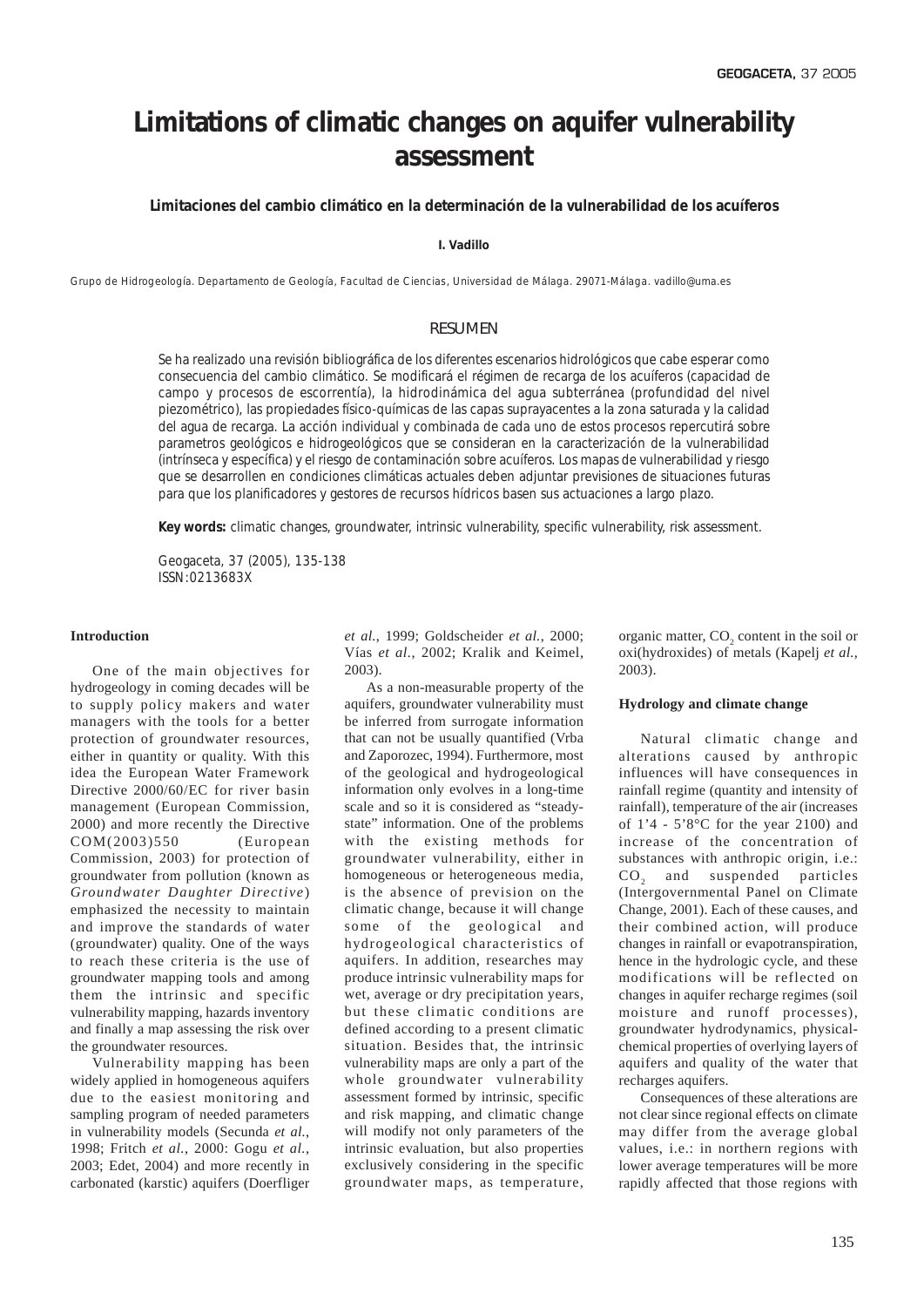higher average temperatures (Moore *et al.*, 1997; Murdoch *et al.*, 2000) and in southern regions with hotter climates a decreasing in rainfall will have proportionally more impact in runoff and infiltration, compares to cold areas of Europe (Arnell, 1999).

Most of the analyses to achieve the impact of climatic change on groundwater vulnerability assessment are supported on global average values of hydrological and physical-chemical parameters of layers. But there might be different trends on these hydraulic changes depending on the geographical area in which they occur. The net result for useful rain has to be calculated taking into account processes of evaporation. Since evaporation is a parameter governed mainly by temperature of the air, in some areas the temperature positive gradient will be higher than the rainfall one and so, although an increase in rainfall were taking place, the net result will be a decrease in the total recharge. Also the reversal process is possible, more water resources in a context of rainfall lowering if the evaporation (temperature) decreasing gradient is also lower. So it is necessary detailed studies of changes in rainfall and temperature for each region to achieve changes in a local scale (Frei *et al.*, 1998). Although it is difficult to establish what processes will dominate in what regions, there is an accepted consensus on the main results that may act in areas of increase and decrease of rainfall recharge (Nemec and Schaake, 1982; Burn, 1994; Panagoulia and Dimou, 1996; Frederick and Major, 1997).

## *Consequences of a increasing recharge*

The increment of recharge (mainly in autumn and winter and to high and medium latitudes of continental regions) may yield an increase of the water flows and water velocities, with positive and negatives results.

Some of the positive consequences is the dilution of the point-source pollutants and an increase of the water storage in the aquifers, which it would minimize the already mentioned contamination episode. Among the negative consequences should be selected a probable increase in the contamination mass from non-point source. The increase of water velocities coupled to higher volumes of water would be associated to lower residence times and lower contact time between water and solid for attenuation reactions take place, hence a decrease of the effectiveness of natural attenuation of the contaminants. This latter point is stressed by the fact that water levels would be closer to the ground surface and the pollutants path from ground surface to the resource will be shorter. Also enlarging the rates of runoff, erosion will be increased, and therefore, the infiltrated water will load more chemical substances, nutrients and clays and colloidal transport.

#### *Consequences of a decreasing recharge*

In regions with increasing trends of air temperature (more evaporation) and greater  $CO<sub>2</sub>$  concentration, the primary effect should be a more rapidly growing of plants, with more surfaces for transpiration (Gleick, 1987). This might cause a decrease of flows and runoff, favoring the slow velocities of the running water.

One of the best situations in this framework is a higher residence time of water (and contaminants) in the non saturated zone of the aquifer because of a deeper position of the water level, what favors the natural attenuation reactions. The protection also comes because the field capacity stays for longer below the water saturation value, preventing pollutant infiltration, with an increasing interaction time water-soil. Finally, the non-point source contaminants will be diluted with less volume of water and as a consequence, less mass will be infiltrated in the aquifers.

Among the negative effects there exits a well established consensus for considering that the final concentration of the point-source contaminants will be higher, due to the limited volume of water for dilution, also a decreasing volume of the water stored in the aquifers implies an increase in the maximum concentrations reached in every contamination process. In arid or semi-arid regions a decrease of flows will increase the salinity and temperature of the water and with a bigger anthropic pressure over the water resources.

#### **Change of layer properties**

Effects on the climate change are not only translated to hydrodynamic changes of the water; the physical-chemical properties of the protective layers, besides the groundwater quality, can suffer changes. Climate changes, involving changes in temperature and hydrology, affects biological, chemical and physical processes in soil, since it is the most external layer of the aquifer, but these changes not always take place in the same direction, for which detailed studies in every region are necessary to estimate the direction of the change.

The increase of temperature may change chemical processes with an increase on the weathering rates of minerals which releases trace elements (including calcium, magnesium and potassium) and more alkalinity to the water, and variations in the organic matter content.

The organic matter content in the soil is one of the most important factors for contaminants retardation, and so the total mass in the soil is one of the key factors to be measured or assessed. The balance between mineralization and supply of organic matter will affect the quantity of organic carbon in the soil. The higher the temperature, the highest its mineralization and therefore, it will be produced a net decrease of the organic content of the soil. But if the increase of the temperature is combined with a rainfall rising trend, the net result will be an increment of biomass in the soil. So it is possible to find two effects, one increasing and the other one decreasing the organic matter content in the soil. The predominance of one of the processes will change depending on the climatic change that prevails in every region of study.

One of the most important factors that may be influenced by climatic changes would be the capacity of the soil for sorption of chemical substances by use of organic matter and clay content (potential sorption). A soil, in a climate frame that favored the accumulation of organic matter, would have more capacity for sorption of pollutants, and the degradation and retardation reactions would be more effective, having increased the residence time of substances in this layer. To summarize, the specific vulnerability would be reduced, since pollutants are attenuated in the overlaying layers. If, in the reversal climate frame, the soil is losing its organic matter, the system will also lost some potential sorption capacity and with it, the attenuation of contaminants in the soil.

The oxidation of soil sulphur species, in regions with severe droughts or high frequency of them will produce an acidification of the soil and water due to the oxidation of the reduced species of organic sulphur in the soil.

Higher toxicity and bioaccumulation of metals in water. Any increase in the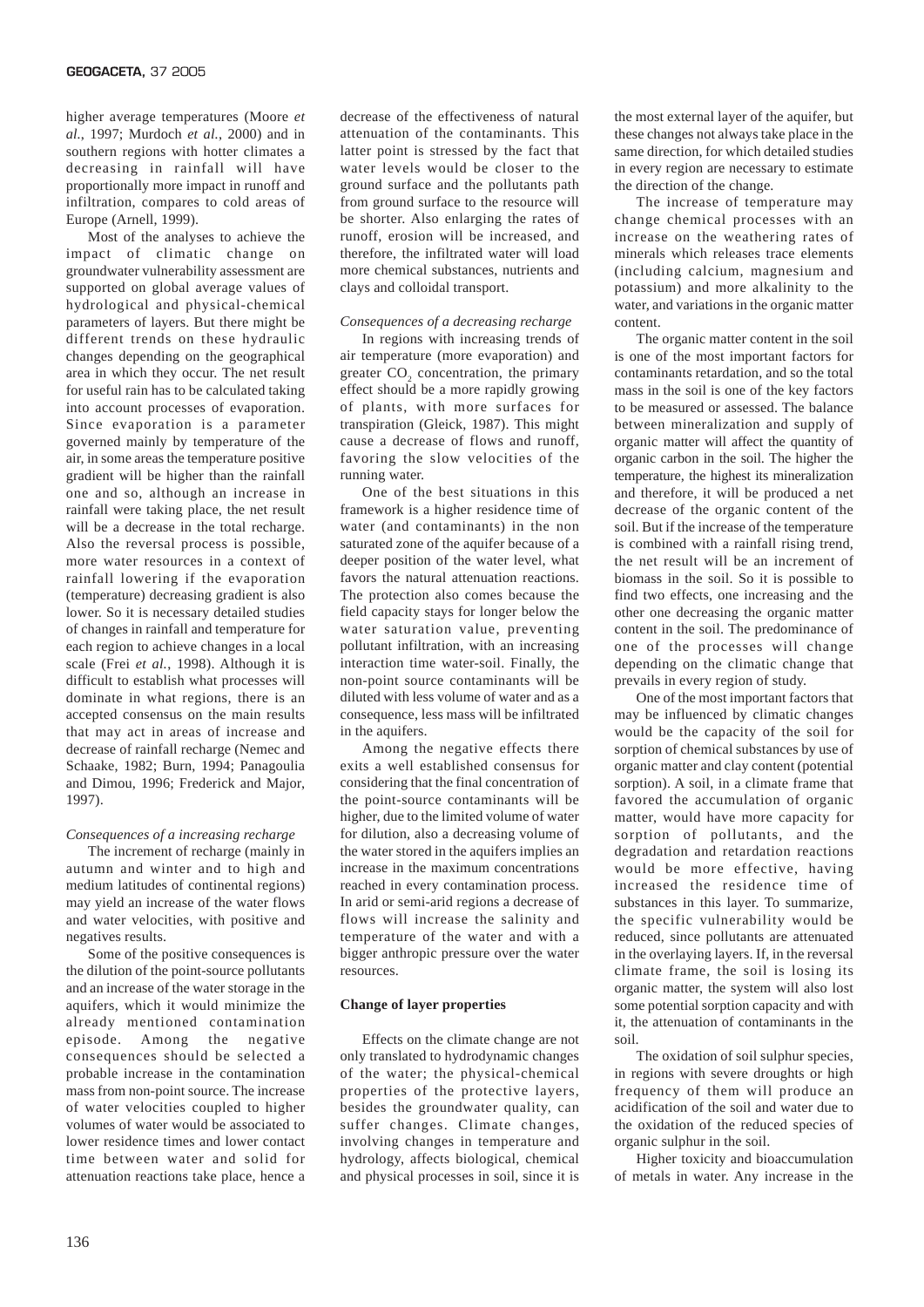temperature of the air would also increase the biological activity and the bioaccumulation of metals in the organisms. However, this increment could produce an improvement of water quality, since more metals will be accumulated for longer periods in the organisms.

### **Change in groundwater properties**

Climate change may alter the water quality by four ways: (1) increasing air temperature, (2) alteration of rainfall regime, with its changes in volume and velocity of flows to the aquifers, (3) atmospheric deposition of acid substances with an anthropic origin and (4) increase of  $CO<sub>2</sub>$  concentration of the air. Each one of these factors, and theirs interrelation, could vary in a drastic way the quality of the water resources.

The increase of temperature of the air, even without changes of the rainfall, may increase the temperature of the water and hence a decreasing in the concentration of dissolved  $O_2$  and  $CO_2$  (Gleick, 1987) though in case of  $CO<sub>2</sub>$ , this process could be masked by the increase of its concentration in the atmosphere. The decreasing concentration of  $O_2$  has a direct consequence in the oxidation processes of contaminants.

In regions with higher air temperatures the natural biomass production (organic matter) will be enhanced. In a similar way with contamination episode with organic matter (landfill or sewage system leakage), this "extra" organic matter will need more oxygen to be degraded, so the net result will be less concentration of dissolved oxygen and a lost in the selfcleaning capacity of the aquifers.

Temperature is a master variable in all the chemical reactions, so any process in the soil will be affected if temperature increase, and this will have an associated change in the concentration of species and ions in water and an alteration of the hydrogen ions concentration (pH) in soil and water.

Changes in volume and velocity of flows to the aquifers have also consequences in the quality of the water (Panagoulia and Dimou, 1996). A reduction of the flows will give rise to an increase of the salinity and to a reduction of the total mass of oxygen, whereas an increase of flows will produce more dissolved oxygen in water, but also more erosion in the recharge areas and more natural organic and chemical substances production due to the increase of the river load. Thus, it would be able to have more nutrients, and more oxygen would be needed for the attenuation processes.

The atmospheric deposition of acid substances with an anthropic origin over the soil may reduce its pH. Metals, including nutrients of the soil, could be mobilized towards the non saturated and saturated zone of the aquifer wit a severe affection in the soil nutrient balance. Also, the recharge water infiltrating through the soil will be acidified, releasing hydrogen ions to deep zones in the aquifer.

The increase of atmospheric  $CO<sub>2</sub>$ concentration will alter the calcocarbonic system (Norton *et al.*, 2001), because water will be charged with more  $P_{CO2}$ , and the system may be adapted to the new conditions. Dissolution rate of carbonate minerals will be probably increased and groundwater from carbonated aquifers will have more mineralization.

#### **Conclusions**

The concept of vulnerability and risk are theoretical but useful for the protection of aquifers against human activities with a potential capacity of contamination and an important tool for water policy makers and water managers. Into this conceptual framework the characterization of all kinds of vulnerabilities (intrinsic or specific) or risk is done by an approximation with steady geological and hydrogeological parameters; sometimes with measurements in the field (lithology, physical-chemical parameters of soils) or assuming mean values, either because it is not possible to measure in the field (thickness or physical-chemical parameters of non-outcropping beds) or due to the difficulty of compilation in all the outcropping area of the aquifer rock (primary and secondary porosity or hydraulic transmisivity, among others). With all these group of parameters it is assumed a logical steady state of the values; however, there are parameters with seasonal changes. These parameters use to be of hydrological origin, i.e.: value and regime of rainfall, depth of water level or physical-chemical parameters of spring waters. The variation in the hydrogeological parameters, mainly in the thickness of the non-saturated zone as response to the seasonal and annual recharge, allows the assessment of vulnerability and risk for humid, average and dry rainfall periods.

This kind of mapping intends to display the different situations of vulnerability that a region may suffer with the climatic variation.

This theoretical outline might be modified as a consequence of the change in parameters that were considered fixed in time and the emergence trends in hydrogeological factors as a result of the climate change. The natural climatic change and its acceleration due to the human activities will be the reason for an augment in the air temperature, concentrations of atmospheric gases and atmospheric deposition, as the most principal effects. The individual and combined effects of these changes will modify the rainfall regime and factors which figure as part of the hydrological cycle, i.e.: evaporation rate, runoff, infiltration or moisture in the soil. Additionally, they are supposed to provoke changes in the physicalchemical properties of overlying layers, just the layers that act as the first shield in a contamination event. The final consequences of the climatic variations will depend on the region because different climatic trends will take place; therefore, it is necessary to develop detailed studies about the rainfall and air temperature evolution, to reduce the uncertainties in the basic parameters needed for the vulnerability and risks assessments. Furthermore, it would be worth to append to the present vulnerabilities and risk maps, a kind of maps in which it will be taken into consideration future climatic conditions depending on the area. Hence, policy makers and water managers decisions concerning water resources would be more useful because it will be based also in future situations.

#### **Acknowledgement**

This work has been supported by the Research Group RNM-308 "Group of Hydrogeology" of the Junta de Andalucia and the projects REN2002-01797/HID and REN2003-01580/HID of the DGI. It is a contribution to the Joint Action HA2002-0128. The author wants to acknowledge to his colleagues of the COST Action 620 for fruitful discussions during the project.

#### **References**

Arnell, N.W. (1999). *Global Environmental Change*, 9, 5-23. Burn, D.H. (1994). *Journal of Hydrology*,